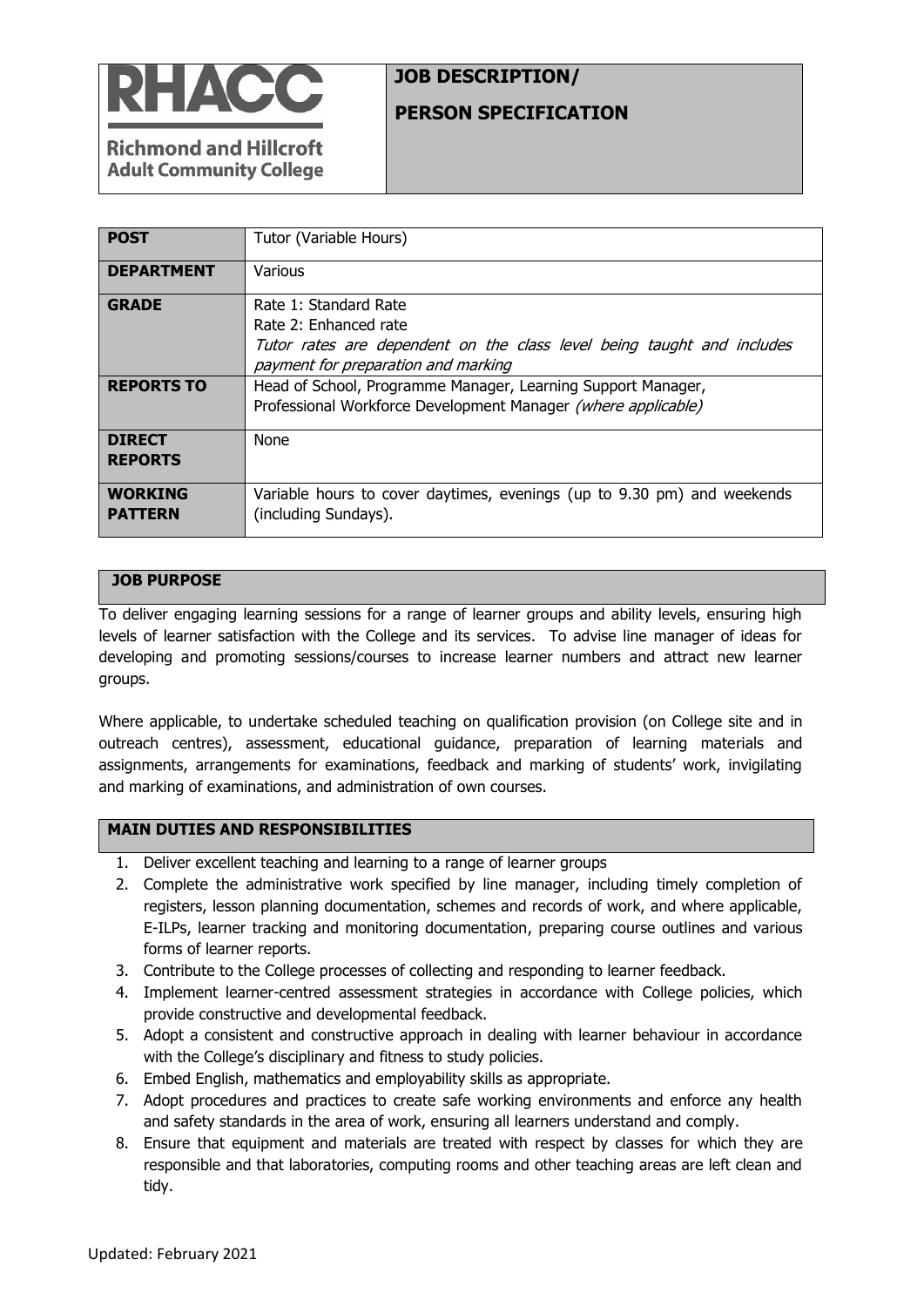- 9. Keep abreast of developments in specialist field/subject area, especially in the theory and practice of education, the use of ILT and other resources to stretch, challenge and meet learner's individual needs.
- 10. Participate fully in staff learning and development activities, including teaching, learning and assessment practices, attendance at course team meetings and undertake training or retraining as required.
- 11. Participate in the marketing and recruitment of new learners and actively be engaged in induction activities for new learners
- 12. Be an ambassador for the College and propose any ideas that may help to promote and extend the College's reputation and its business efficiency

#### **General Duties:**

- To commit to ongoing professional development by undertaking job related training
- To contribute to the planning and development of the service as a member of the team
- To have a duty of care to yourself and others regarding Health and Safety issues and ensure that the College's Health & Safety Policies and Procedures are implemented
- To actively promote the College's Equality & Diversity policy, encouraging staff awareness and participation in all areas
- To actively promote the College's safeguarding policy and be aware of your responsibilities to report concerns
- To carry out duties pertinent to the scope of the post as directed by the Principal or other senior managers of the College

The above are the key accountabilities as currently defined; they are not listed in priority order and should not be taken to be so. These accountabilities may be subject to periodic review, and the post holder will be expected to take on such variations as are consistent with the level of responsibility and purpose of the post.